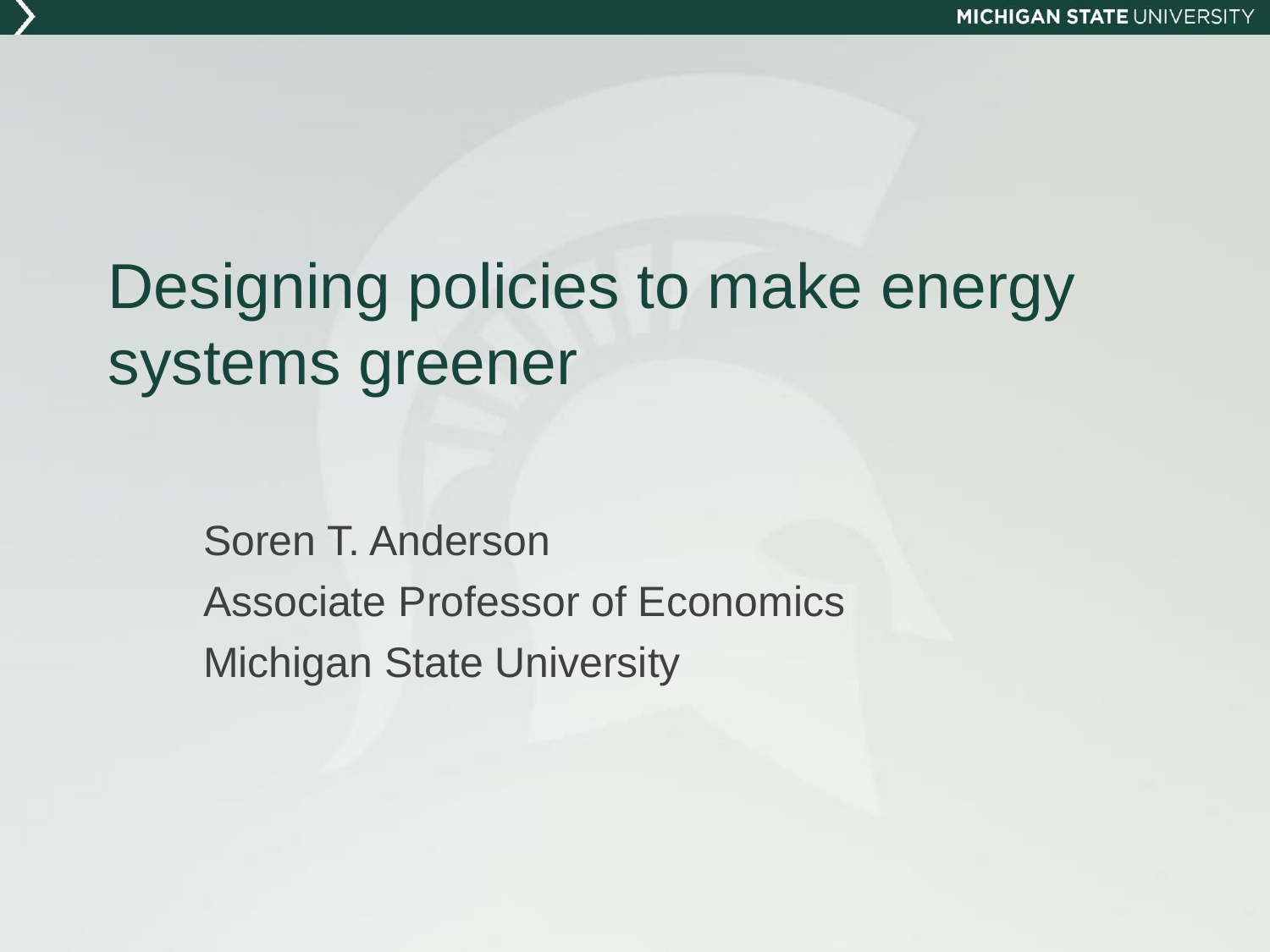## Many ways to reduce carbon emissions

#### **Use less energy overall**

- **Drive fewer miles**
- Smaller, less-powerful cars
- Energy-saving technologies (e.g., hybrids)

#### **Switch to lower-carbon fuels**

- Biofuels
- **Electricity (assuming low-carbon supply)**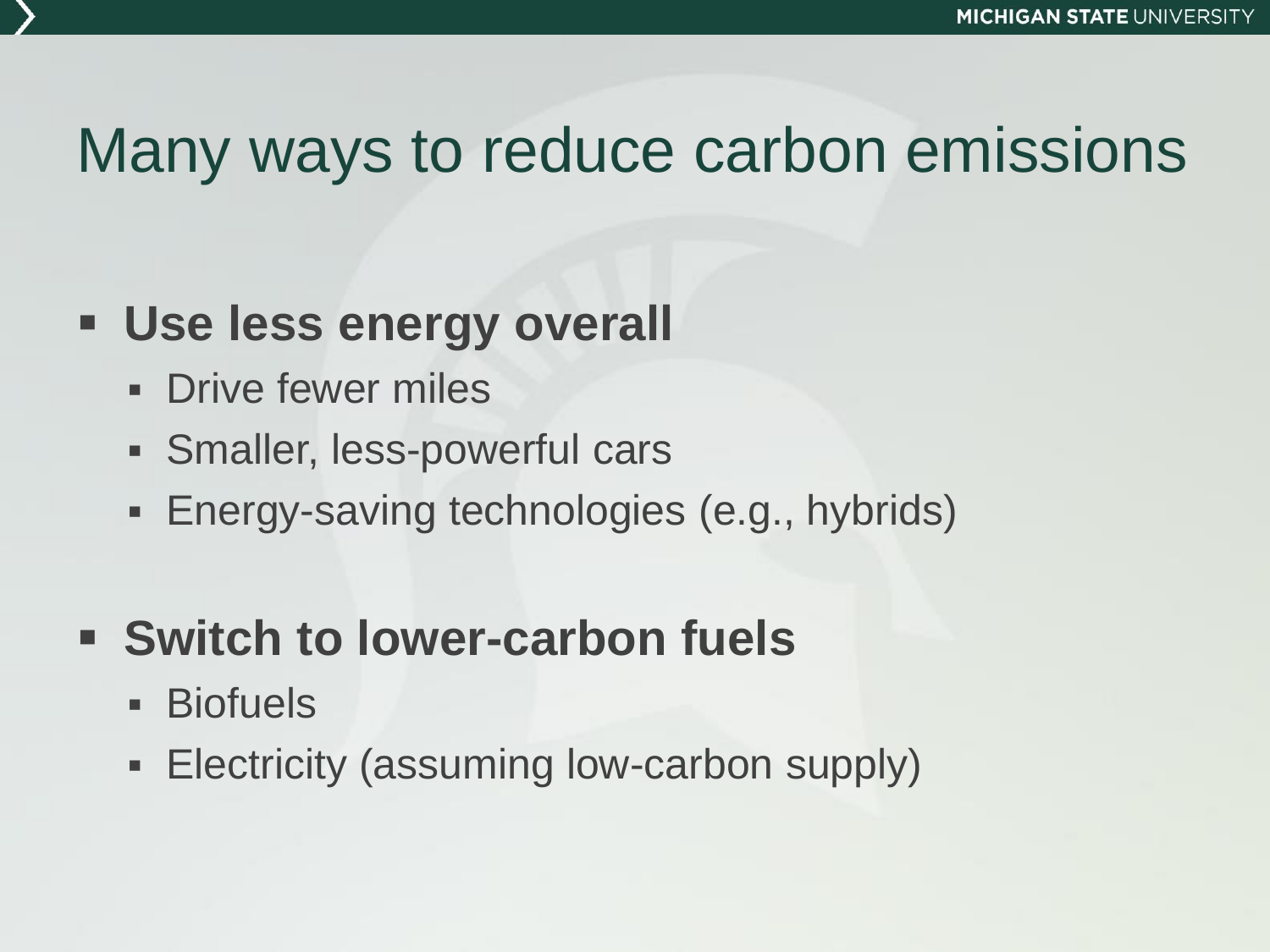### Economists *overwhelmingly* favor carbon pricing—taxes or cap-and-trade

- **Rewards ALL behaviors that reduce emissions**
- Gets the balance exactly right—allows firms and consumers to choose what's best for them
- **Extensive empirical evidence shows that people** respond as predicted to higher fuel prices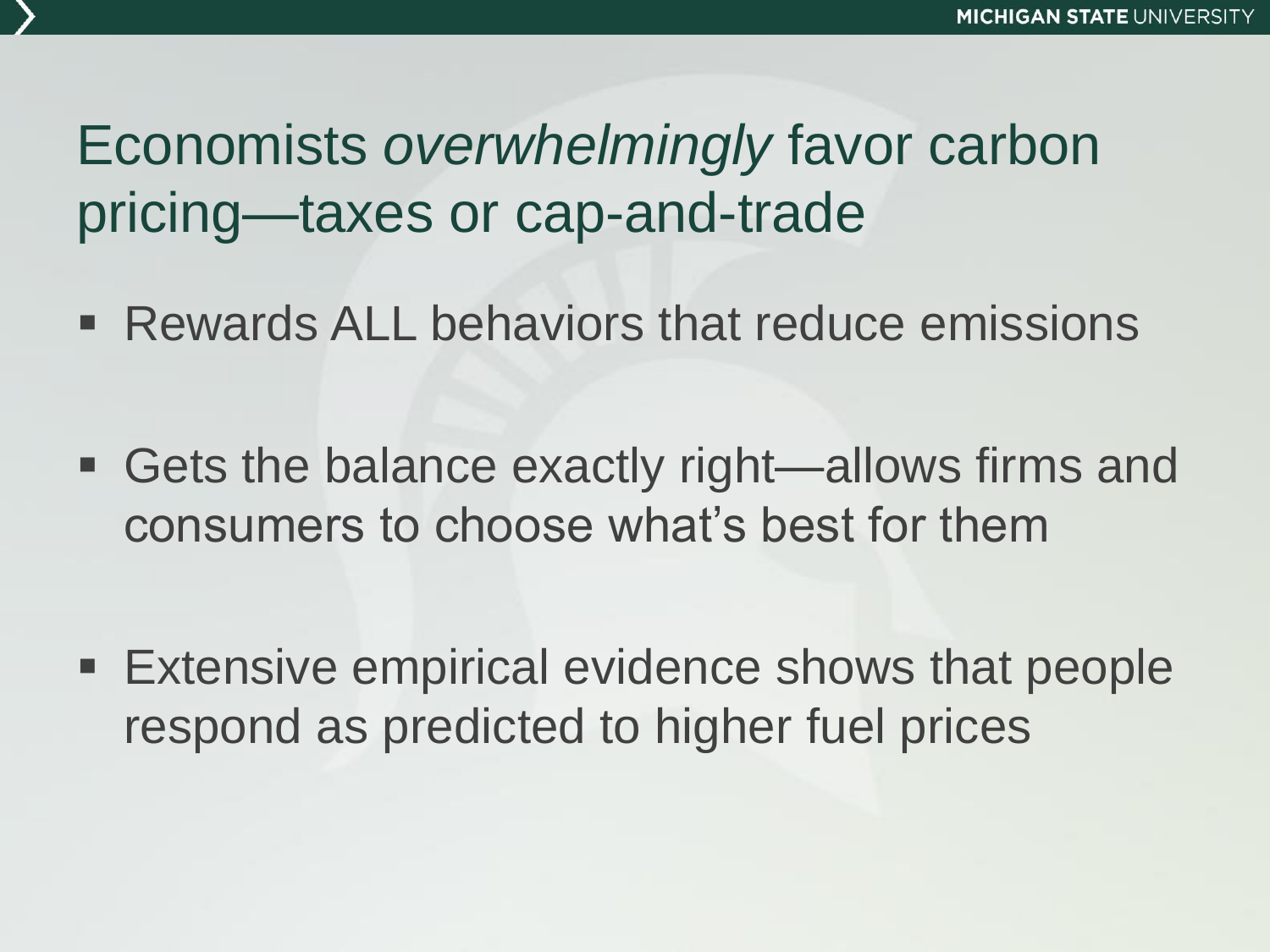## Other policies are more costly

#### Simulated Cost of a 9% Reduction in GhG Emissions from the U.S. Personal **Transportation Sector During 2015-2040**

|                                  | Total private cost | Cost with co-benefits |
|----------------------------------|--------------------|-----------------------|
|                                  | $(\frac{1}{2})$    | (§/tCO2)              |
| <b>Current Policy Mix</b>        | 49.9               | 33.7                  |
| <b>Carbon Tax</b>                | 16.5               | $-23.7$               |
| <b>Fuel Tax</b>                  | 16.7               | $-23.9$               |
| Low-Carbon Fuel Standard         | 27.3               | 25.3                  |
| Renewable Fuel Standard          | 32.5               | 36.5                  |
| <b>Fuel-Economy Standard</b>     | 21.2               | 29.0                  |
| Size-Based Fuel-Economy Standard | 28.3               | 77.6                  |

Source: Anderson, Fischer, and Egorenkov, "Overlapping Strategies for Reducing Carbon Emissions from the Personal Transportation Sector," Working Paper, March 2016.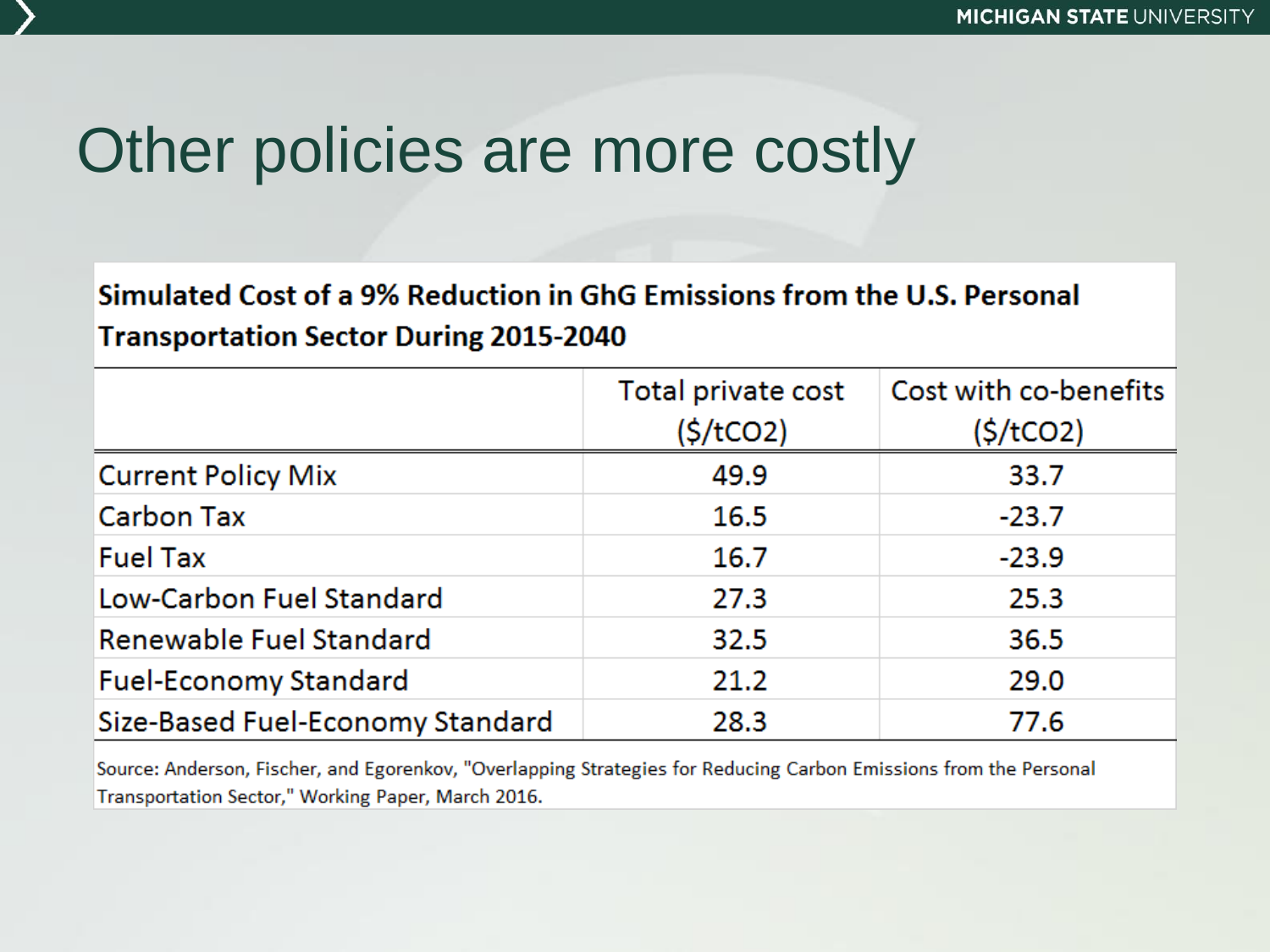## Information on energy costs is crucial



#### \$3.70/gallon x  $1/26$  gallons/mile = \$0.142/mile x 15,000 miles/year ≈ \$2,150/year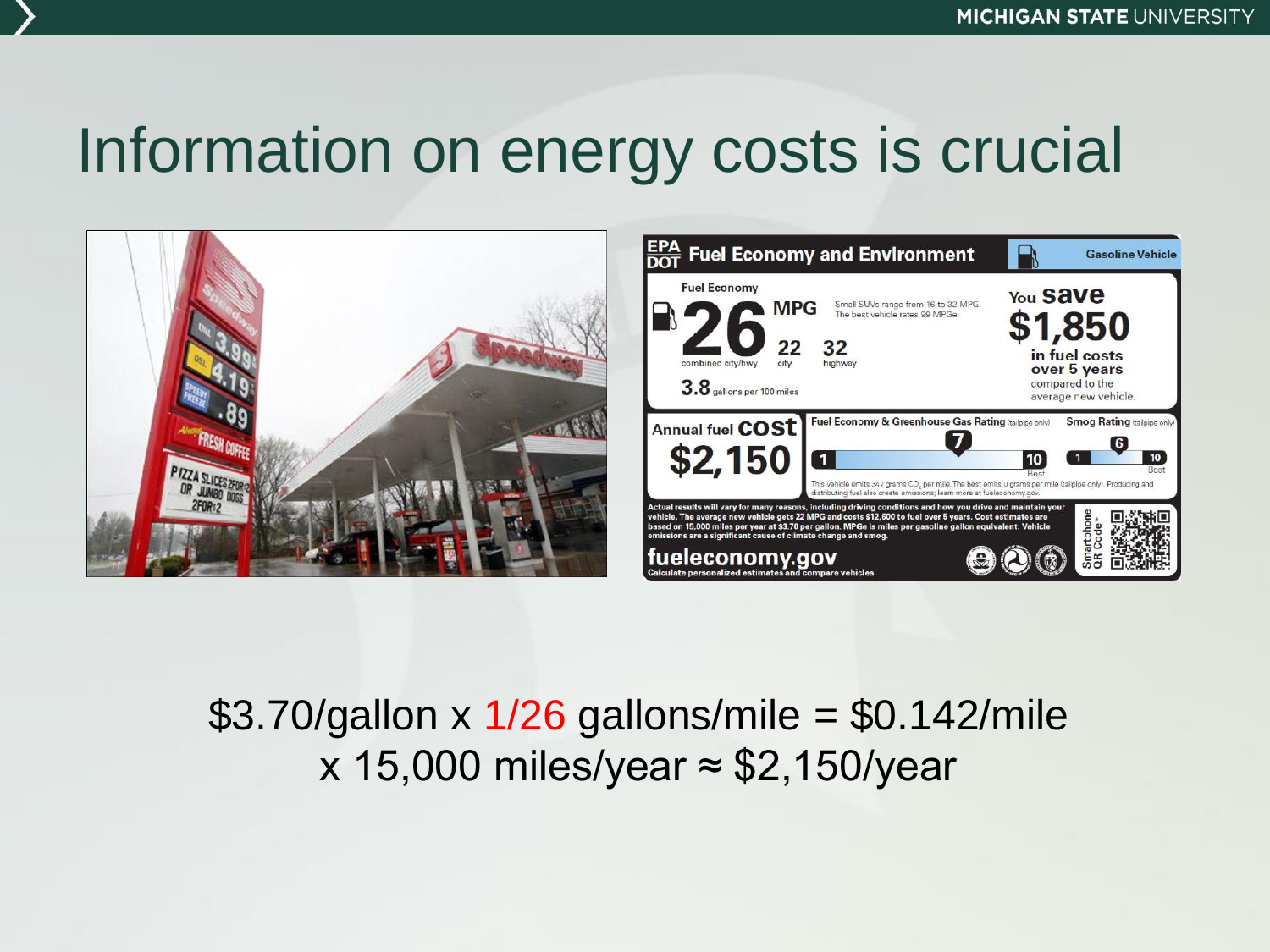# Thoughts on Michigan's energy policy

- **Examplementation Clean Power Plan implementation** 
	- Mass- vs. ratio-based, cost-minimization issues
- **Make retail energy pricing more transparent**
- **Engage consumer behavior (e.g., via RTP) to** reduce system costs and increase reliability
- Rigorous evaluation of efficiency programs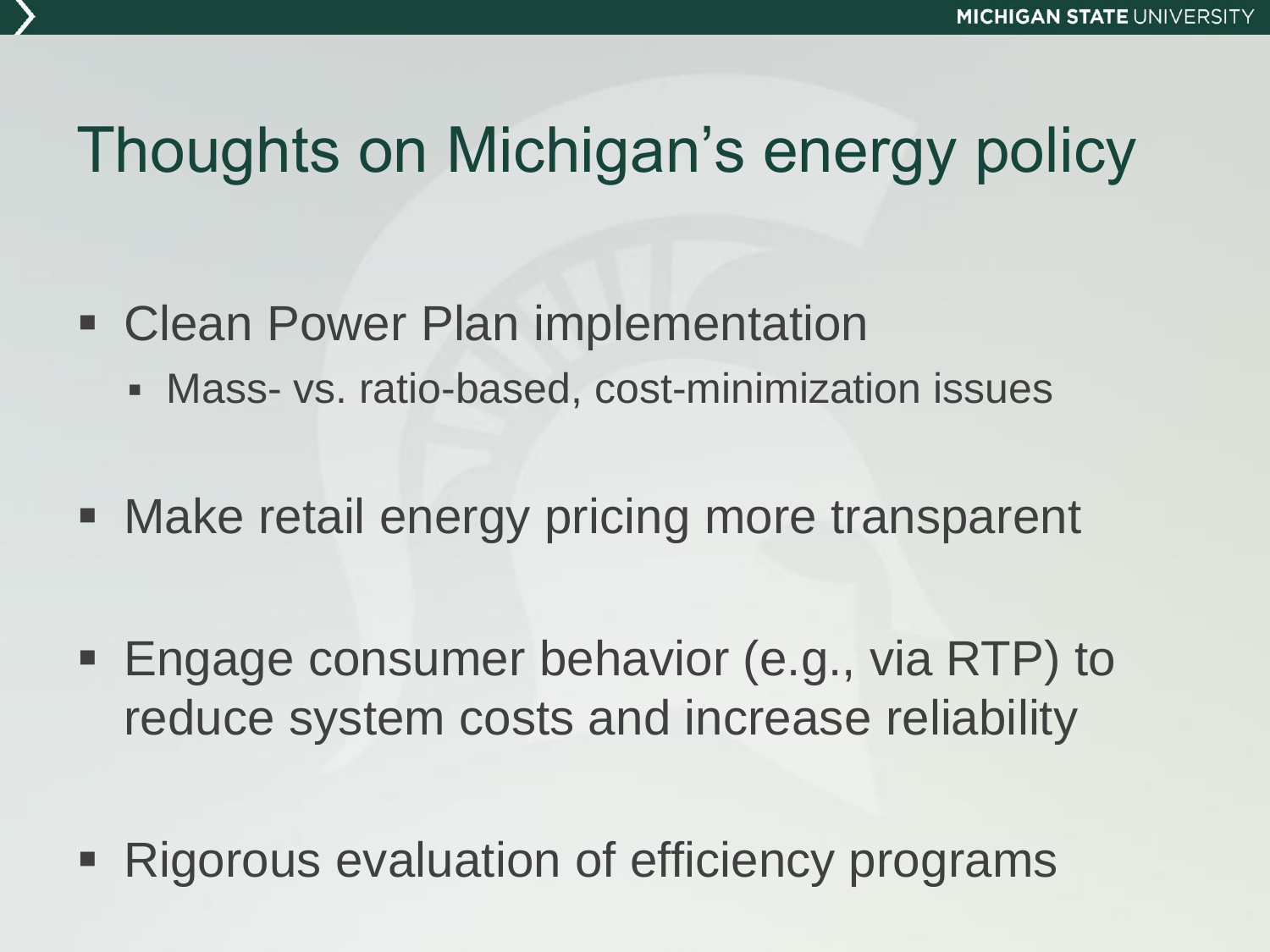#### Q: What is the cost of operating your TV, washer, dryer, fridge, water heater, etc ...?



1. What's your marginal price of electricity?

2. How much energy do your appliances use?

High-tech and low-tech options to make prices more transparent?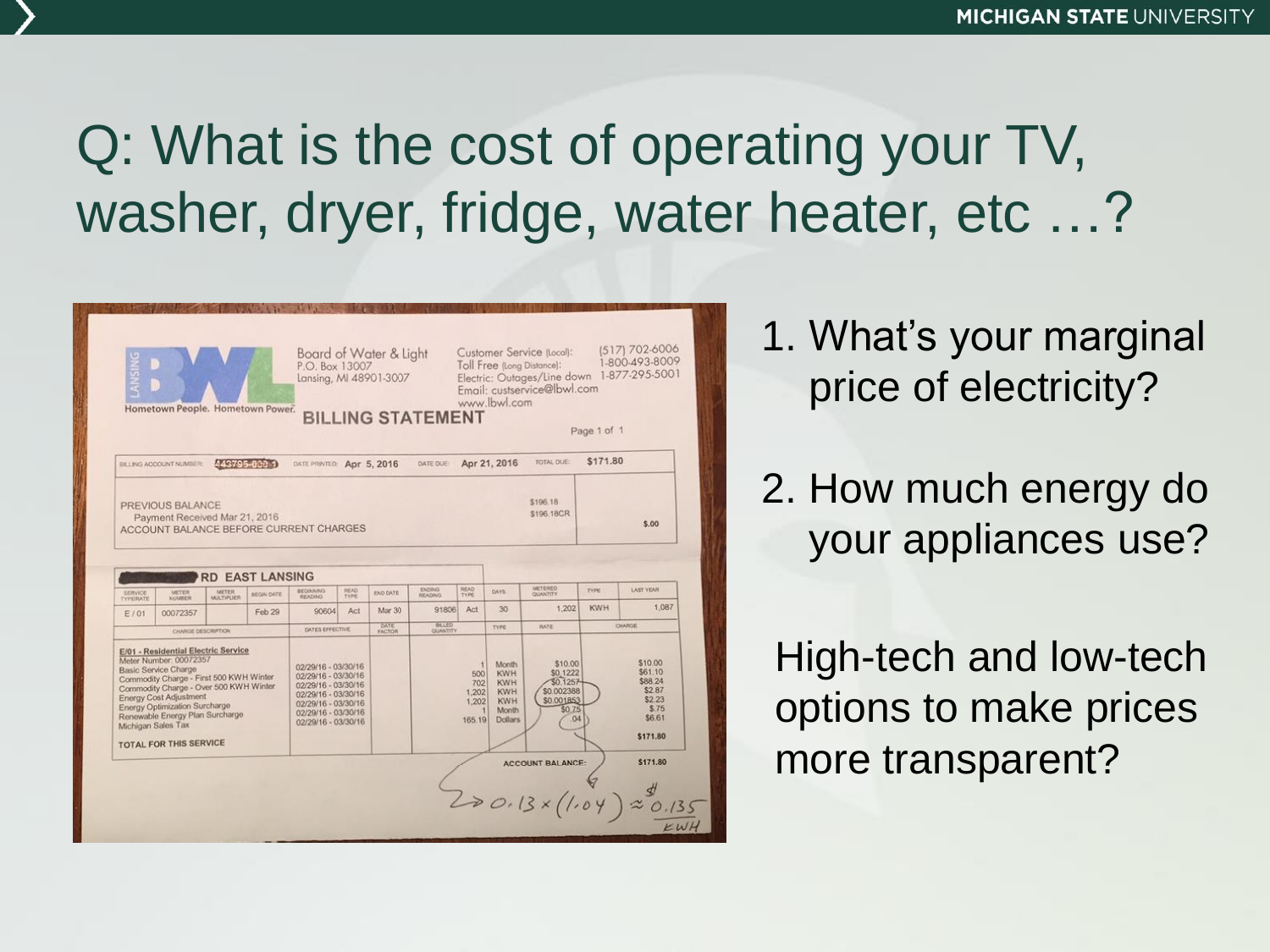#### Higher prices + information = conservation



Source: Jessoe and Rapson, "Knowledge is (Less) Power: Experimental Evidence from Residential Energy Use," American Economic Review, Volume 104 (4): 1417-1438, April 2014.